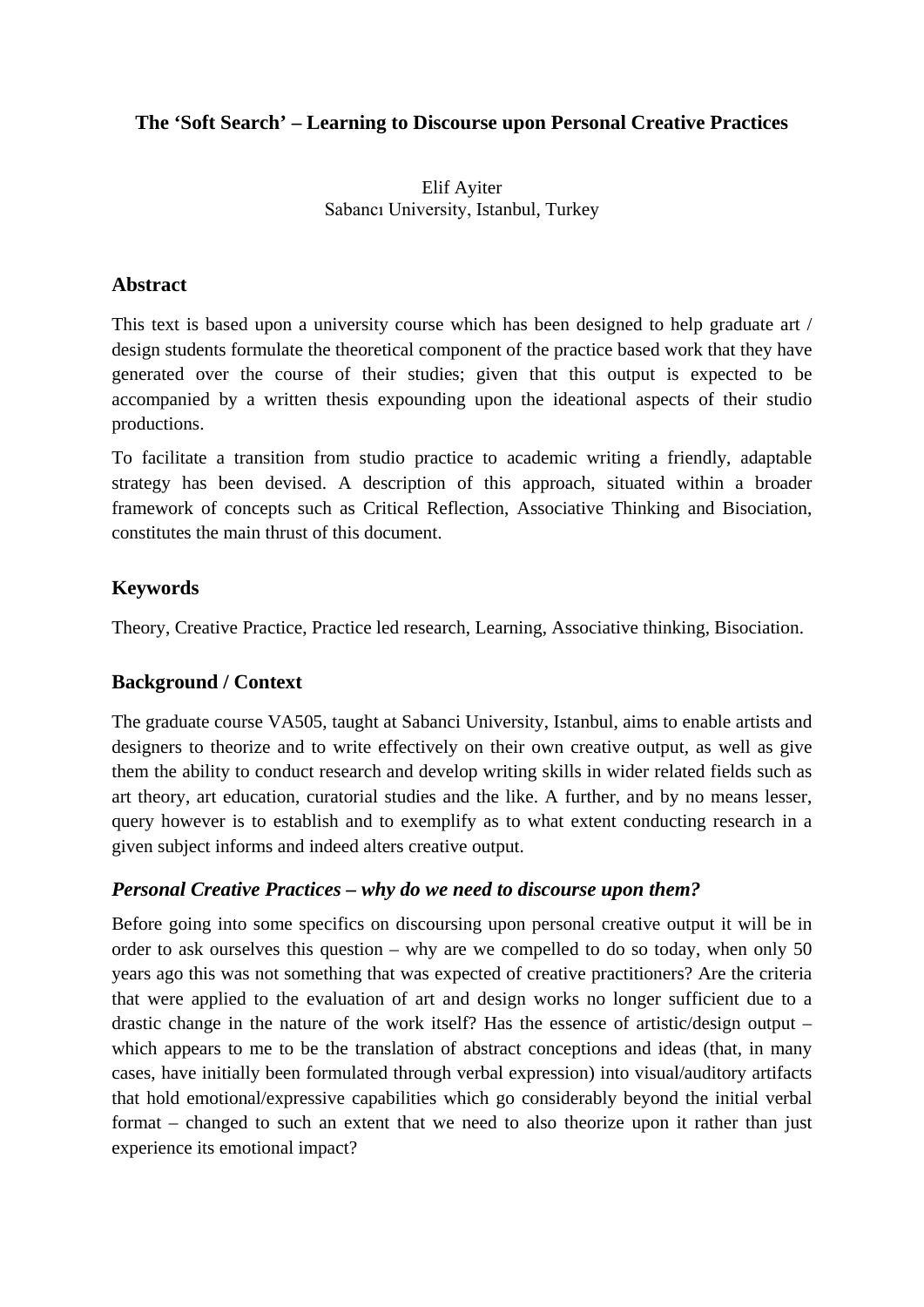It is true that during the last decades the application areas for creative output have expanded exponentially, particularly through the advent of computational technologies and appended new media. Where a graphic designer would only have dealt with media that was almost exclusively paper based only 30 years ago, today this same professional has to take on board a plethora of new means of distribution. And it is not only the added electronic media outlets (websites and smart-apps in addition to posters and billboards) that bring about the change; it is also the manner in which the work is produced and conceived of that is affected: What used to be a static, linear process is now in a state of perpetual flux, subject to constant change during all phases of the lifetime of a project – from its conception to its production to its usage.

Another major change that the computational medium has brought about through the internet is the bombardment of external data that artists and designers are constantly confronted by. This increase in data may well call for a 'scientifically' enhanced approach on behalf of artists who nowadays routinely choose, analyse and integrate large volumes of data into their own creative tasks – may this be as inspirational material, or as larger conceptual frameworks for their projects, or as items that will be directly incorporated into their work.

All of these major changes notwithstanding, it still seem to be that the query as to whether the artifacts that we create (as well as our way of operating as artists and designers) has changed significantly enough to merit what is after all a completely new method of appraisal – i.e., an appraisal not through the work produced alone but through the academic discourse that its creator engages in.

Based upon an observation of my own creative practice of over 40 years, and even more importantly, of almost 25 years of observation of my own students, my personal sense is that – no, the changes of the past decades, vast and significant as they may be, are not enough to answer the question as to why we nowadays need to not only produce work but also be able to expound upon it. To give just one example: Are the design strategies employed by a 'smartapp' designer of today so very different from those of his Bauhaus colleague of 100 years ago? Do the same key concepts of ergonomics, of functionality, of aesthetics as part of function, not apply equally despite the vast changes that affect not only the outcome but also the work flow of 2016?

Possibly as a consequence of this continuity of operational tenets, it also has to be noted that the vast majority of designers working in the industry do not write academically any more today than they did 100 years ago. Yes, they will write creative briefs and reports for which a certain amount of research and referencing is called for, but this is still not on a par with what we have come to call the 'theory of artistic practice' in academia, defining an emergent field that seems to demand as much scientific rigor as its many other counterparts in the Humanities.

It is here that we come to a circumstance that particularly affects artists, who unlike designers do not have the ready option of attaining a livelihood in various industries that make usage of their skills. Alternatives for employment are few for artists and the best known and most of highly sought after of these is working in academia. Added should also be that in the creative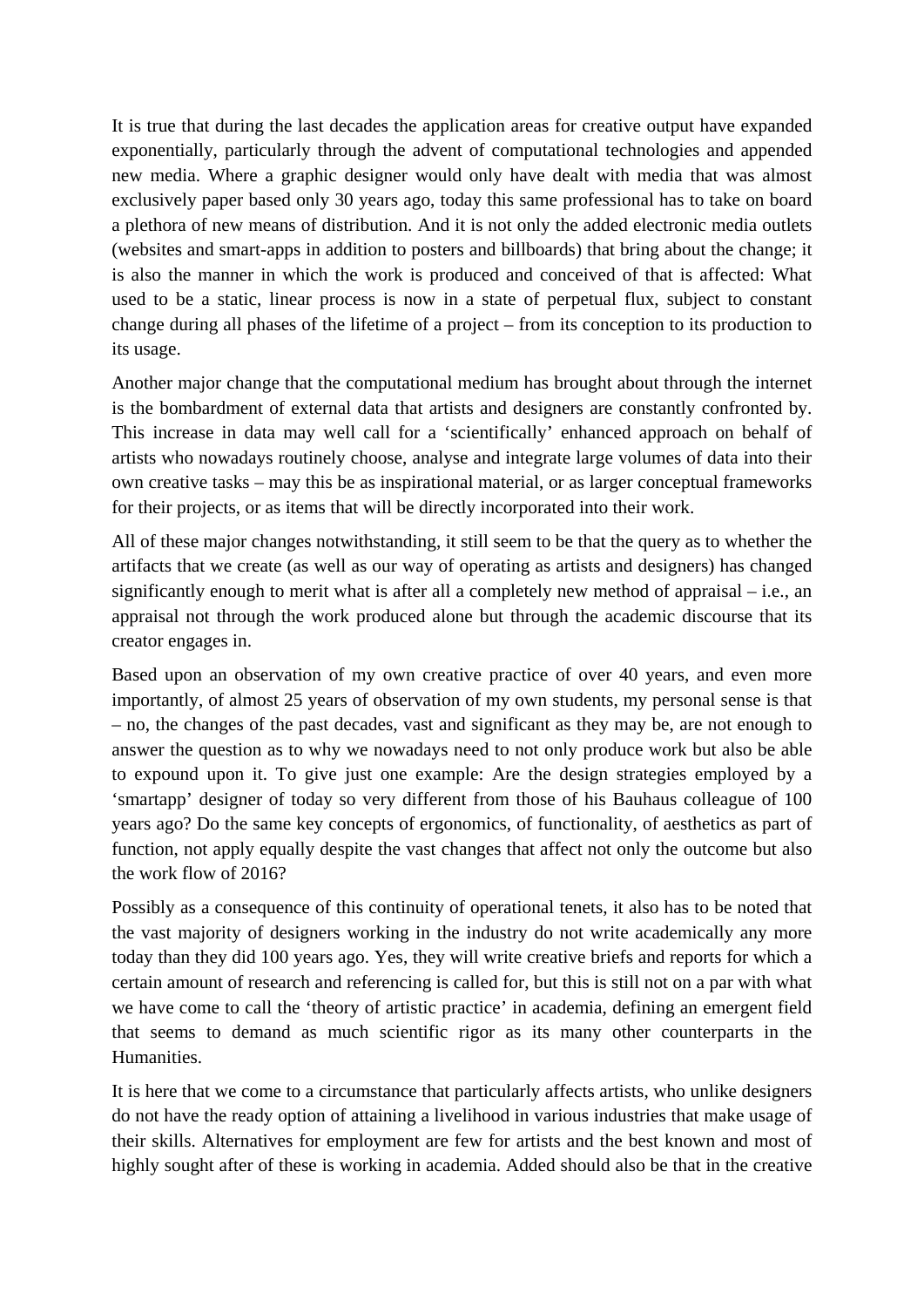fields not only artists seek employment in academia – many designers who wish to do more exploratory work than the demands of industry would allow them, also wish to work in an academic environment.

And it is in academia that creative practitioners are faced with the challenge of writing academically as part of their work obligations, due to a major institutional change that Arthur Efland notes upon: Starting from the last quarter of the 20th century art and design education at the Higher Education level has increasingly been brought under the jurisdiction of universities in which research is a criterion that is applied to the output of art instructors alongside creative activity. (Efland 1990: 248-260) The inevitable result is that while only a few decades ago artists and designers working as instructors in art schools were entrusted solely with the tutelage of an upcoming generation in art and design, today they are no longer considered to be only instructors but are also expected to perform as researchers who can write eloquently on their research output, which in many cases is also their own creative work.

While many academician artists seem to have made this transition with remarkable results by bringing in fresh perspectives to rapidly evolving transdisciplinary theory; sadly, many more seem to have ended up in an in-between state in which the expected outcome seldom ends up going beyond an uneasy hybrid between creative output and research; oftentimes emerging as neither quite one or the other.

In this context Julian Stallabras quotes Howard Singerman who describes some of the effects of this transition, saying that *"universities work to separate professional artists from Sunday painters, and do not expect of art students that they be manually skilled, take recreational pleasure in their work, or wrench it from their tortured souls."* (Stallabrass 2006: 81) Rather, they must produce a distinct and certifiable knowledge, in a theoretical language, guaranteeing the exclusivity and status of the art profession:

*The first effect is that for there to be an art department there must be a unified and bounded thing, called 'art.' The second is that it can be researched, and that much of what artists do can be described as research. The third, that the field requires description in a specialized language, the acquisition of which defines art professionals...* (2006: 81)

A further definition of studio practice led research comes from Pentti Routio who says that research which is planned and carried out in the purpose of assisting the creation of art has sometimes been called scientific art, artistic research, and practice-based research. *"Research and artistic creation are often combined into one project and carried out by one person. Note that in these projects the final aim is to create art, and research assists it."* (Routio 2007)

However, it is not only in academia that artists and designers are put to the task of writing on their creative output: Grant and funding applications as well as submissions made to curated exhibitions and biennials all call for writing skills that demonstrate some competency in the specialized language that Singerman comments on. And even at a far more individuated, noninstitutional level, artists and designers are routinely asked to accompany their output with artist's statements that are also expected to show proficiency in this specialized language.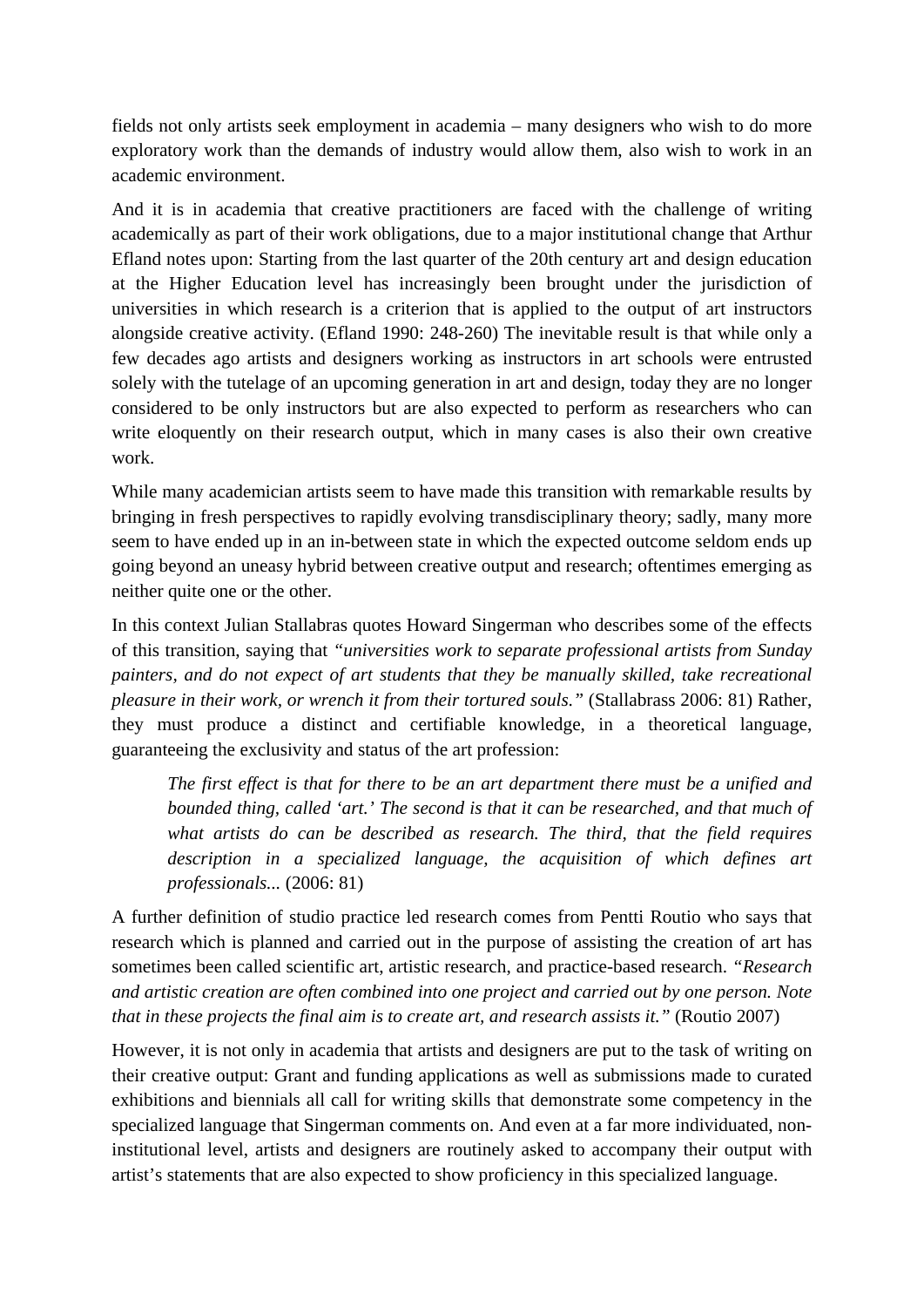Consequently, it appears that writing in a theoretical, discursive language on one's own creative output has become a requirement for practitioners if they want to succeed, especially so in academia. The next question to probably be asked however is whether in general artist/academicians rise to this task wholeheartedly, with excitement and zeal. I have heard countless times that for most of my colleagues and students this is seen to be an onerous duty that they will put up with for the sake of job advancement, but other than that they would so much prefer to spend their time engaged in studio activity rather than discoursing upon studio activity.

It is to colleagues who balk at the effort that I wish to say the following: There is also a second (and in my estimation far more enticing) reason to acquire the skill of researching one's own work. Here I wish to briefly delve into personal experience to illustrate the point: I am a graphic designer, and I have been a practitioner for all of my adult life – both in the professional sector and as a studio instructor. I did not start to write theoretically until a very late age. When finally obliged to do so (largely due to the institutional pressures that Stallabrass describes above), I was at first rather dubious regarding the benefits that I might derive from the exercise at a personal level. If anything, I had the grave concern, common to many practitioners, that analysing and dissecting my work with what I deemed to be the surgical knife of theory would instigate a creative block; that I would lose the all important essentials – the spontaneity and the intuition needed for operating as a practitioner. Once I started to write however, what transpired instead was that my practice actually became better! I became far more experimental, far more daring in how I combined aspects of perception. I did not lose spontaneity and intuition – what became added to the mix was a much enhanced ability to come up with complex, multi-layered, multi-faceted ideas, which when combined with spontaneity and intuition led to unforeseen projects and builds.

While equal rigor to what is displayed in other fields of the Humanities is indeed expected from creative practitioners writing about their own practices, there are nevertheless certain predicaments that the field faces, especially so in view of the fact that this is a very young field for which few, if any precedents can be established. Beyond this newness, a further complexity revolves around the quirks and idiosyncrasies oftentimes embedded into the subject matter discussed. Thus, artists and designers have to forge ahead on their own, not only explicating on their output, but oftentimes by setting up their own methodologies and unique languages whilst doing so.

## *The Peculiarities of Practice Based Research in the Creative Fields*

One of the main challenges of the field under discussion is that, unlike traditional quantitative research which values ample amounts of data samples in order to reduce the variability brought forth by extremes, theory of creative practice privileges the outlier, what Richard Siegesmund defines as the 'N of 1,' a formula in which 'N' signifies the number of data in a study and '1' signifies what falls outside the norm. (Siegesmund 2014) While traditional research eliminates what is unique and stands outside the norm, when it comes to creative practice based research the unique, the work that stands outside the norm, is what is actually under discussion. In quantitative research numerous data samples create cluster patterns that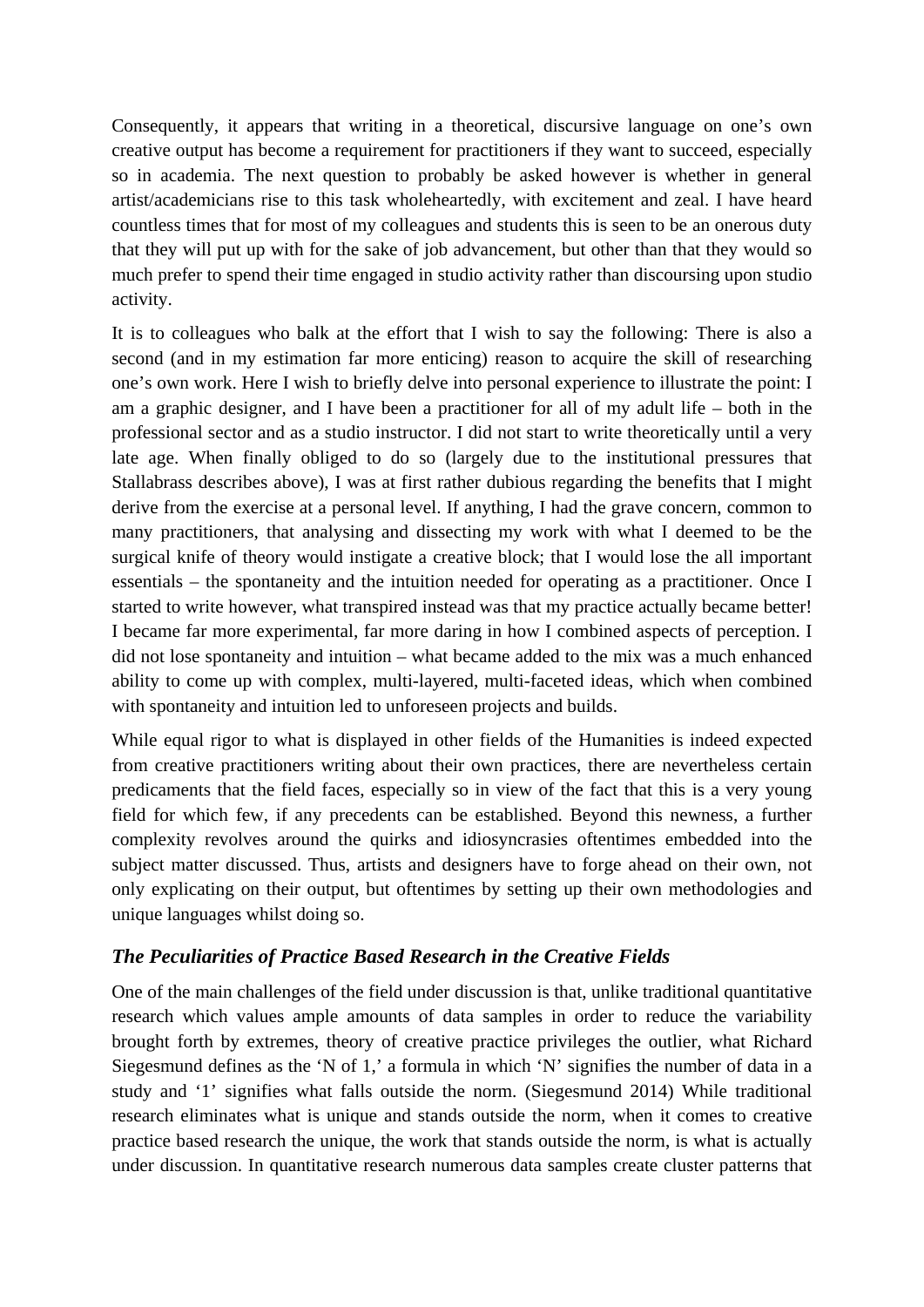reduce the variability created by extremes and thereby suggest pathways for future expectations. Outliers from this line are anomalies. In fact, it is acceptable practice in quantitative research to discard outliers that may muddy the focus. In contrast to this, artsbased research, according to Siegesmund, inherently favors the outlier since what is unique, what lies outside any concept of norm is what is under investigation. Validity in arts-based research begins with considering the overlooked case.

In order to further clarify his approach Siegesmund has used Graeme Sullivan's well known triangular diagram (Sullivan 2010: 102) to which he has added the following precepts:

- 1. The N of 1 as imaginative forming: The outlier is a challenge to our imagination; it forces our imagination to grow. This might be seen as the challenge to try to bring what is currently beyond our mental visualization and comprehension into a conceptual field, in order for something new, something bigger, something more cohesive to emerge. In short, ideas gain form.
- 2. The N of 1 as research of becoming: Here Siegesmund refers to John Dewey who has suggested that a criterion for a work of art is its ability to reorganize space and time through a shattering of recognition and in its place a rebuilding of perception that remains as a formative work in progress in which the ultimate aim is not a summative end product. Works in process veer, back-step, and change course – they have flexible purposing in which there is no rest or reassurance. The disrupting of the narrative of our past throws us out of balance, and we adapt. If we are in balance, then this artificial state lacks validity. We go back and disrupt ourselves again.
- 3. The N of 1 as perpetual provoking: What if the outlier cannot to be placed into a norm but remains as an unresolved challenge; a formulation of Rancière's notion that aesthetics is the ability to think contradiction. (2009) Here the outlier does not force a broader understanding, but creates a dissonance that does not assimilate and refuses to go away. In this case, a radical outlier actually erases the norm.

*Here the task of arts-based research is not to make the vision of understanding more robust, more inclusive, or more complex, but instead to subvert this system of understanding for no-other reason than to provoke, to prevent conclusion, or to unsettle any capacity to act. It may even be a willful occlusion. By shutting out, there is a possibility that a new form of conceptualization will fill the subsequent void.* (Siegesmund 2010)

Siegesmund's formula of the 'N of 1' appears to aptly summarize the complexities of the field when it comes to setting up methodologies for research: Creative practitioners can rely only to a very limited extent on traditional research methodologies since in all likelihood their subject matter will defy the classifications, the taxonomies, and the exact precedents that lead to the prognostic pathways which form the basis of the 'N' traditional research. Given the idiosyncrasies and quirks of uniqueness that can be seen to be a natural outcome of the three precepts listed above, artists explicating upon their own work will have to invent and reinvent their unique methodological approaches.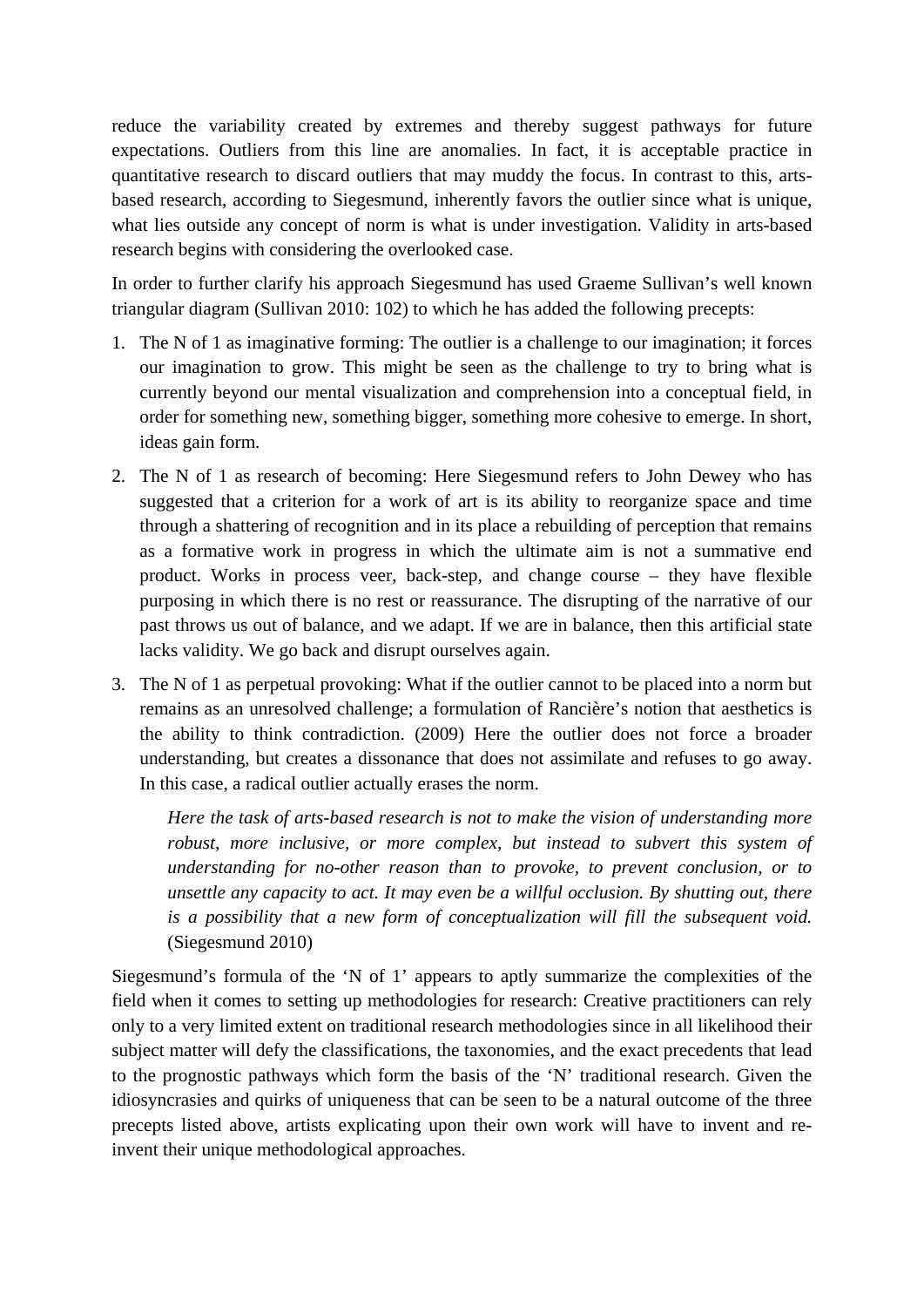## *Finding a Language*

There is however, a further challenge related to methodology and that is the finding of an appropriate language for a discussion of personal material. Such a language should take into account the uniqueness of the subject matter that is being discussed while yet remaining within the norms of theoretical writing. And beyond this overall concern for appropriate language we also find that it is not only language itself but also the nature of what should be discussed with that language, what the focus of research should be, that is of interest.

If, as stated earlier by Pentti Routio, the final aim is to create art, and if research only comes into play in so far as it assists this endeavor, this circumstance points at a conundrum that revolves around defining the exact nature of what creative practice led research should entail, how it should be developed, articulated and presented, and also by what criteria the final output – both artwork and appended research – should be assessed and evaluated.

Particularly problematic in this regard are those aspects of the creative process that are illdefined, less tangible, and often intuitive. Sharon Bell outlines these as the *"oh so important dimensions of the creative process that don't lend themselves to analysis – and the concomitant fear that analysis might somehow simplify rather than elucidate complexity and detract from rather than enhance understanding of creative work."* (Bell 2009: 260) Bell's outcry also finds voice in Paul Carter who argues that *"yet that dimension of our practice that resists conclusion that opens possibilities and new implications rather than answers and is ultimately at the core of our enterprise and, in the end, is what makes us and the products of our research different."* (Carter 2004: 9) Noted should be that in her article Bell also quotes Sir David Watson who places the value and significance of open-endedness in research within a much wider context when he notes that the challenge for the contemporary university is about 'charting uncertainty.' (Watson 2003)

From all of the above it becomes evident that the circumstance that creative practitioners are increasingly called to write upon their work has started a lively debate related to the language in which this discourse should be conducted. In their 2010 article, in which they discuss the impact of creative practice based PhDs on graduate education in the Arts and Humanities, Tara Brabazon and Zeynep Dagli (2010: 23-43) point out that although doctorates awarded for 'non-textual' submission are becoming increasingly more common, researchers in the creative fields still seem to lack a properly developed language to describe what they are doing.

According to Brabazon and Dagli, practice-led PhDs may end up being flooded with assumptions and personal opinions on topics such as art, culture, and self; and all too often there is also a tendency to confuse/conflate artistic merit with technical skill and expertise. What the authors also point at is a wide-spread fascination with novelty that becomes apparent when reviewing the literature celebrating practice-led research – evidenced by a rampant focus on terms such as 'newness,' 'innovation,' 'excitement' and 'creativity.'

A further concern that Brabazon and Dagli voice is the emphasis upon method, rather than on content that one often encounters in research in the creative fields: Studies that focus on method (as appears to be the case in quite a number of practice led theses and texts) appear to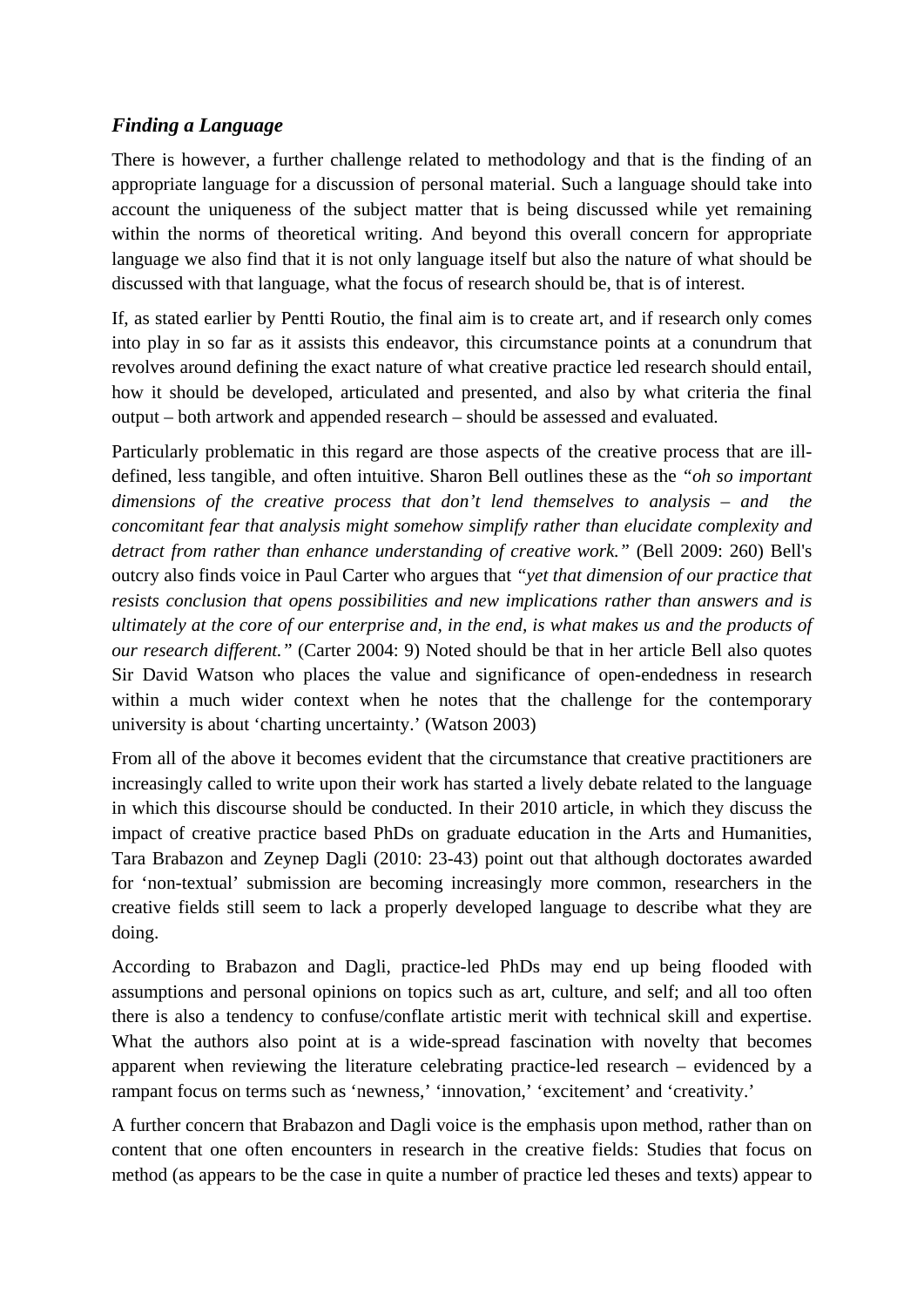be a more basic form of scholarship than output that is theoretically rich. 'The how' and not 'the why' lies at the core of the probe: In many research projects that are practice-based, artists / authors tend to spend much of the analysis on unraveling the process, on how they created the artifact. In short, method substitutes analysis and practice-based research faces the danger of becoming ghettoized, disconnected from a wider research environment. (Brabazon and Dagli 2010: 23-43)

The importance of method in qualitative research (under the jurisdiction of which creative practice led research falls) is also addressed by Ronald Chenail who says that it takes two studies to adequately present a project in qualitative research. *"One study is the 'official' research project and the other study is the study about that study."* In a well-done qualitative research study, in addition to seeing the results of the labor, what choices were made by the researcher in the construction of the study, the steps in the process of forming the research questions, selecting a site, generating and collecting the data, processing and analyzing the data should also be addressed and discussed. (Chenail and Maione 1997: 1-3) What is also noteworthy is that Chenail and Maione emphasize that there should be two studies, only one of which relates to 'the how' of the project, while the other one should focus on 'the why' – thus substantiating Brabazon and Dagli's claim that the forsaking of 'the why' in favor of 'the how' does indeed create a problem – not only in practice based research but in qualitative inquiries as a whole.

How the gap between an enthusiastic rhetoric that is mostly based upon concepts such as newness, innovation (or indeed a mere discussion of technique or methodology) and solid research can be bridged comes from Graeme Sullivan who brings into play the term of 'critical reflection' when talking about studio practice led research. Sullivan states that *"a useful way to think about how knowledge is created is to accept that in many instances it is productive to explore creative possibilities that are informed by, but not captive to, existing frameworks of knowledge."* (Sullivan 2009: 44) According to Sullivan, creative options and new associations occur in situations where there is intense concentration, but within an open landscape of free-range possibility rather than a closed geography of well-trodden pathways. "*Therefore practice-led research that is supported by critical reflection and reflexive action can be seen to invert the research process because it encourages working from the 'unknown to the known' and it is purposeful yet open-ended, clear-sighted yet exploratory,"* (2009: 44) leading to the notion that when studio inquiry is undertaken within a research context the imaginative outcomes generated may also serve as a means to critique existing knowledge.

Thus, according to Sullivan, when art practice is theorized as research it can be argued that human understanding arises from a process of inquiry that involves both creative action and critical reflection. There is an inherently transformative quality to the way we engage in this process: The artist intuitively adopts the dual roles of the researcher and the researched, and the process changes both perspectives because creative and critical inquiry is a reflexive process. (2009: 44)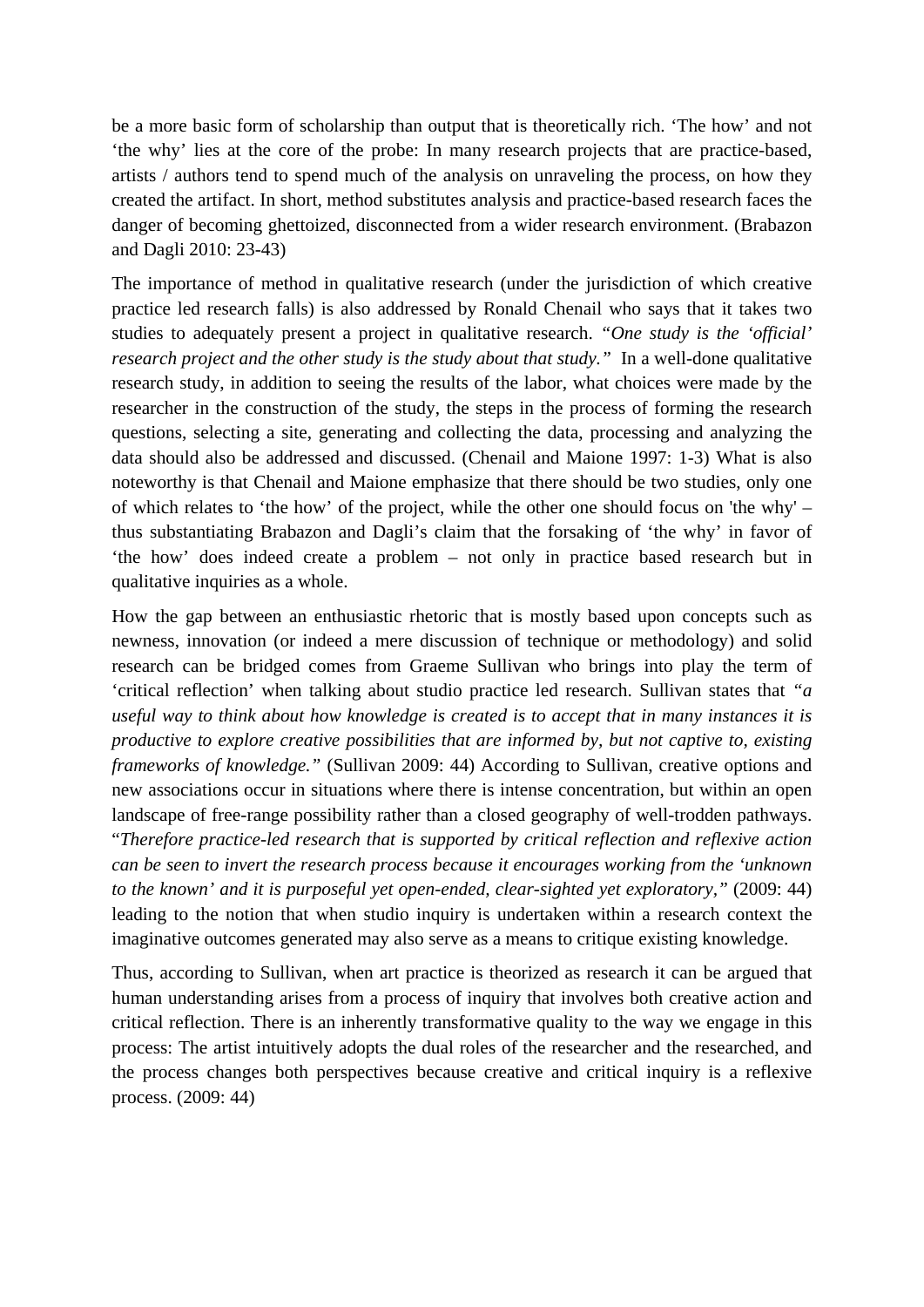# *Critical Reflection*

Sullivan's emphasis on critical reflection as an apt framework for practice led research is very well founded indeed, given that the methodology is based in challenging assumptions and veering away from simplistic modes of thinking into taking a far more analytical/diagnostic position regarding external events as well as one's own actions.

Critical Reflection occurs when we analyze and challenge the validity of our presuppositions and assess the appropriateness of our knowledge, understanding and beliefs given our present contexts; and was theorized upon extensively by Jack Mezirow who used the technique as part of his learning strategy which he called Transformative Learning. (Mezirow 1991: 167- 168)

Transformative Learning, which specifically addresses life-long learning, is a process of getting beyond gaining factual knowledge alone to instead become changed by what one learns in some meaningful way. It involves questioning assumptions, beliefs and values, and considering multiple points of view. In theorizing about such shifts, Mezirow proposes that there are several phases that one must go through in order for perspective transformation to occur, suggesting that this happens through a series of phases that begin with a disorienting dilemma. Other phases include self-examination, critical assessment of assumptions, recognition that others have shared similar transformations, an exploration of new roles or actions, the development of competence and self-confidence in these new roles, and a reintegration into life on the basis of new perspectives, 'concluding with a changed selfconcept.' (1991: 167-168)

Coming to the nuts and bolts of the strategy, Stephen Brookfield explains that critical reflection involves three phases:

- 1. Identifying the assumptions (those taken for granted ideas, commonsense beliefs, and self evident rules of thumb) that underlie our thoughts and actions.
- 2. Assessing and scrutinizing the validity of these assumptions in terms of how they relate to our 'real life' experiences and our present context(s).
- 3. Transforming these assumptions to become more inclusive and integrative, and using this newly formed knowledge to more appropriately inform our future actions and practices. (Brookfield 1990: 177-193)

When it comes to how critical reflection can be applied whilst conducting practice led research we come back to Sullivan who brings the questioning of prevailing attitudes, assumptions and assurances into one of his main questions which asks how new knowledge is created in practice-led research by stating that there seems to be an unequivocal creative impulse that is a critical starting point in looking beyond what is known, and that *"facing the unknown and disrupting the known is precisely what artist-researchers achieve as they delve into theoretical, conceptual, dialectical and contextual practices through art-making."* (Sullivan 2009: 62)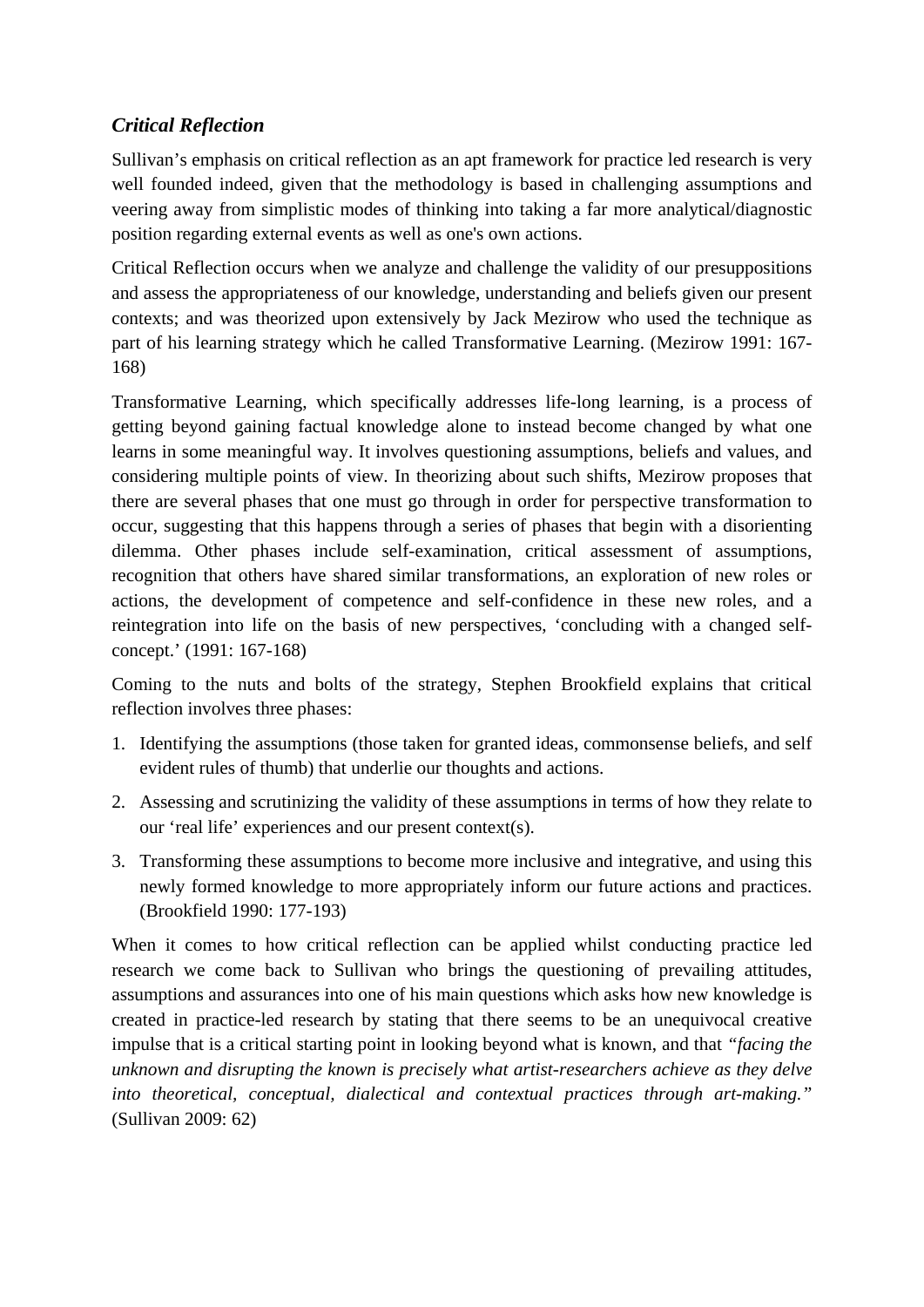## *Unique and yet Rigorous...*

Looking back on this literature review some salient points that are repeated in different terms by different theorists do seem to emerge: The field holds an inherent contradiction in that the subject matter under discussion falls outside norms, as discussed through the concept of the 'N of 1' and it would therefore be rather difficult to research it pertinently by employing traditional methodologies.

Throughout this review we have encountered terms such as 'contradiction,' 'disruption,' 'dissonance,' 'charting uncertainty,' 'complexity,' – all of which appear to point at the inherent problematics on writing theoretically on what can be said to be an elementally unstable field, in perpetual flux due to the very nature of the material that is being examined. What also emerges repeatedly in the above review is an emphasis on 'growth,' on 'work in process,' on 'change,' on a scrutiny of 'why rather than how' – and following from all of these on terms such as 'self-examination' and 'critical reflection.' All of which points at selfscrutiny as one of the key ways of making sense of and discoursing intelligently on what can be defined as an erratic terrain for any type of theoretical inquiry.

How then do we combine processes of self-examination and critical reflection with the sinequa-non of theoretical inquiry – the setting up of theoretical frameworks and backgrounds against which personal work can be examined and contextualized? How do we combine the rigor of traditional literature reviews with explorations of uniqueness? And as importantly, how do we stop self-examination and critical reflection from deteriorating into unreferenced, unsubstantiated self-indulgence? The following section will attempt to describe an approach, as a work in progress, that aims to provide responses to some of these questions.

## **Learning to Discourse upon Personal Creative Practices**

The development of the graduate course VA505, Addressing Studio Creative Practice, currently taught at Sabanci University, arose out of a need which rested upon the circumstance that although, at the end of their studies, the students enrolled in the program are expected to hand in a written thesis alongside their studio projects in order to obtain the Master of Arts degree, very few of them are actually equipped with the skills to put together such a written document, since most of them come from purely studio practice backgrounds. Consequently, the class is listed as a mandatory course that all first semester graduate students of the program are required to take.

The syllabus takes the student through all stages of putting together a referenced, academic text that is expected to manifest as a 4000 to 5000 word article at the end of the semester; and that either discusses a personal creative project of the student's or can deliberate upon a topic related to the student's professional interests. The course aims to teach all phases of the process, from learning how to conduct research for a literature review, to becoming familiar with referencing styles and terminology, to structuring and formatting an academic paper, to the final phase of actually writing the text – including learning how to collaborate, correct and comment upon a working paper by using the review tools of the standard word processing software.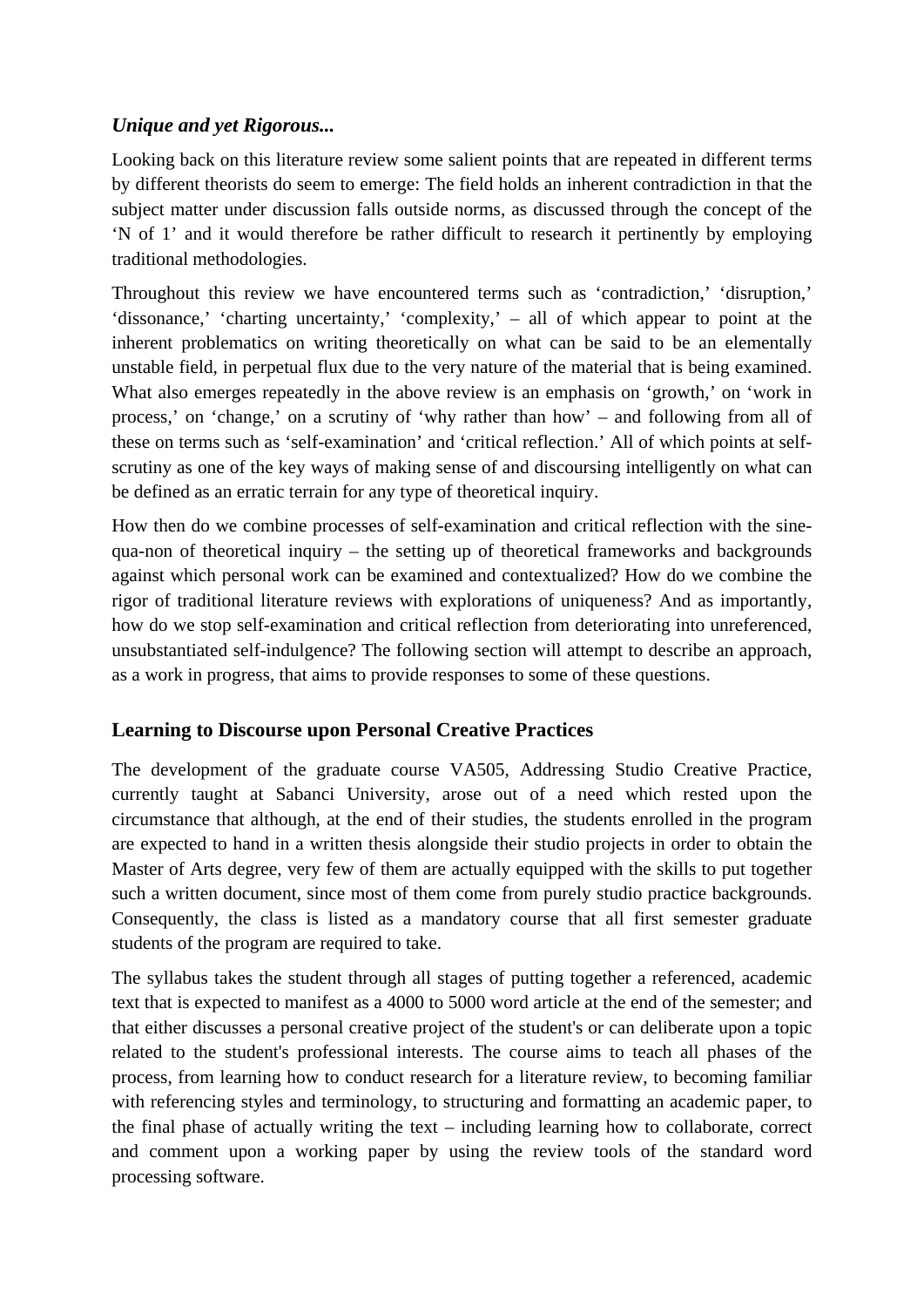## *The 'soft' search*

Two great challenges of the course were identified almost from the outset, and it was indeed facing these and providing solutions for them that have shaped the bulk of most subsequent teaching activity. Thus, many of the learning strategies of the course were developed on the fly, mostly during the first year of teaching, although it cannot be said that this is a finished undertaking, that all problems have been resolved. The development of the course's teaching methodologies therefore will remain a work in progress. Returning to what transpired in the first year however: Although I had developed and pre-planned a learning strategy that I thought would cover the needs of the learners, what emerged in practice was that there were urgent issues that I had to address before all else, and these drastically altered all of my well laid plans.

The first problem that I faced was a general reluctance on behalf of the students to see the merits of learning to write eloquently upon their creative practices. From their point of view, they were practicing artists and designers, and expounding upon what they did had never entered the equation, was not perceived to be an essential skill. While some faced the undertaking with boredom and indifference, others were vehemently outspoken in their objections, which were that the validation of an artwork should not have to rely upon the artist discoursing on it, but that such validation should be sought in the artwork itself. Faced with such discontent, I sensed that what was needed to convince them to broach the course with a more open mindset were not careerist objectives that expounded upon the advantages of research/writing skills for artists, both in or out of academia, but instead these objectives should be personal ones that would advocate the enhancement of creative activity in its own right. In other words, what was needed were positive approaches to research that would convince them that acquiring these skills would help make them become more proficient as studio practitioners.

The second problem that I encountered was of an equally urgent nature: In the very first class meeting, when I asked the students to situate their work within the wider canon of contemporary art and design by articulating the personal influences, ideas and concepts that actualized their unique dispositions as artists and designers, many of them were only able to do so in a very generalized manner. What most of them did do quite eloquently however was to describe the techniques and technologies that they worked with. Their focus seemed to be on medium rather than content, on 'how' rather than the 'why' – in short, my students' mindsets seemed to closely reflect the findings of Brabazon and Dagli which were delved into earlier in this text whilst reviewing the research conducted on finding a language for practice led research.

That this mindset was likely to constitute a major obstacle for attaining the learning objectives of the course became especially evident through responses that emerged during discussions of appropriate procedures for conducting literature reviews: Although most of my students seemed to have some knowledge, or generalized ideas about their fields of interest and their creative activity, when asked to embark upon in-depth searches, it emerged that very few were well-informed and/or focused to the extent where they could venture forth equipped with search terms that were sophisticated enough, or specialized enough, to lead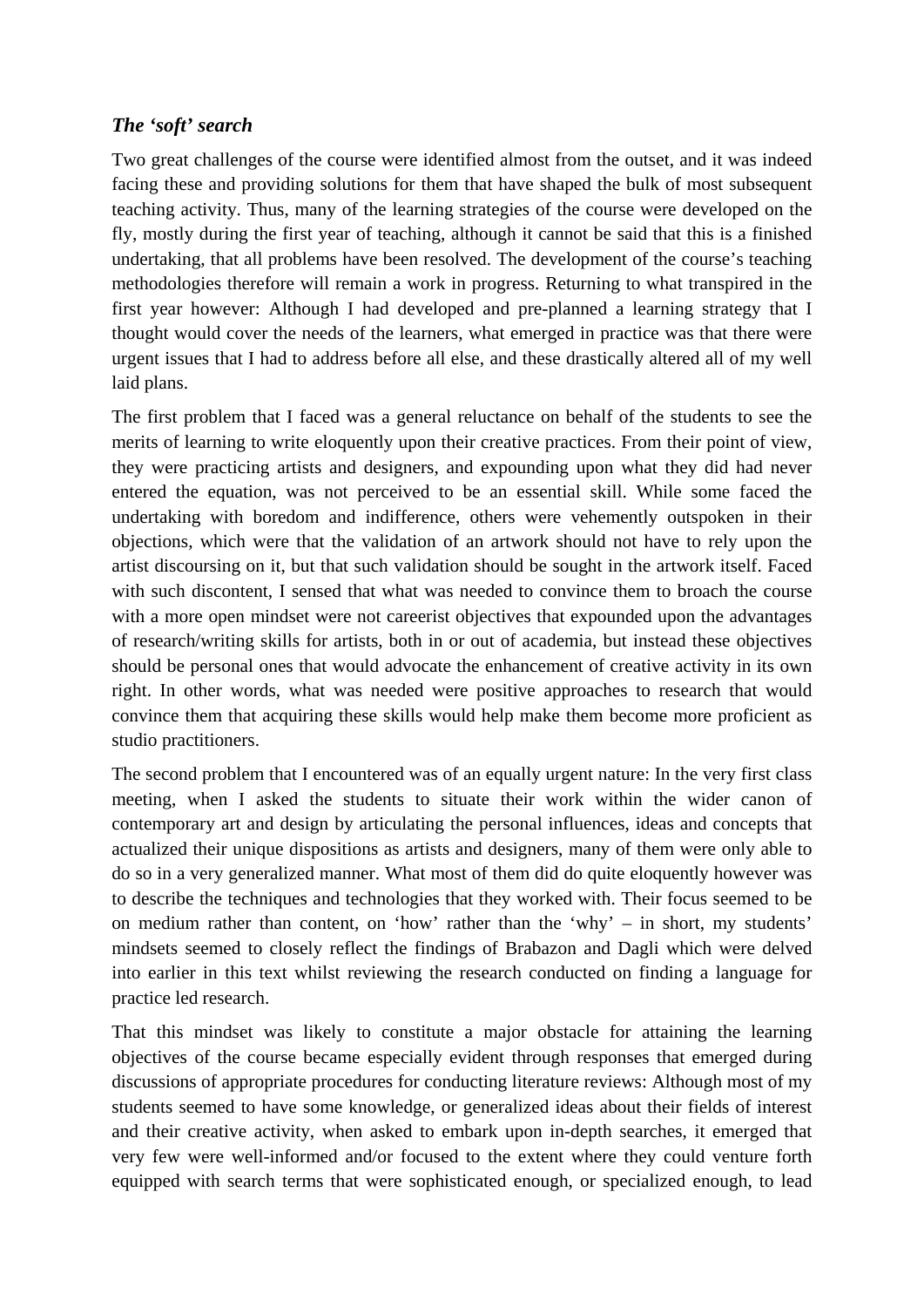them to satisfactory online search results upon which they could build a deeper discussion of their output. Given that precise identifications are deemed to be indispensable when it comes to discoursing upon a subject in a referenced, academic manner, it quickly became obvious to me that before we got to the stage of conducting specialized research, some preparatory work that would help them identify their interests, their influences, the aims of their creative output and where they thought it was situated would have to be instigated.

Yet another reason for devising an interim phase of investigation that would be situated between actual hardcore research and their current definitions of what it was that they were engaged in, in their studio practices goes back to Siegesmund's formula of the 'N of 1.' Admittedly, I had not heard of the 'N of 1' as a formula for defining theory of artistic practice back then; but, both from my personal practice as well as from having taught studio courses for close to 20 years at that point, I did have a very strong innate sense of what this formula points at:

I had observed that creative work will oftentimes fall outside of the boundaries of the norm in that it is unique output. Indeed the more unique it is, the more it will do so – and at the end of the day, uniqueness is what creative practitioners do tend to aspire. In this sense individual art and design works can be considered to be anomalies (or one-of-a-kinds) that may not easily be subjected to classifications when considered as stand-alone, unique occurrences. Granted, there are schools, trends, and art/design movements under which even the most eccentric outlier can be placed - however that appears to me to be a task for art history scholars. When it comes to individual artists/designers who wish to examine their own output under scholarly premises however, a far more personal approach may be called for due to the very uniqueness of the entire venture, given that this uniqueness not only relates to the artifact itself but also, and maybe even more importantly, it also relates to the creative process that has brought it into being. I was therefore highly aware that what would initially be discussed during this course would be almost always be personal, would oftentimes be intimate – in short would probably be difficult to pinpoint, to define.

That which is already very well known to the practitioner – the intimate, the everyday, indeed at times the mundane – may therefore be a valid jumping board to initiate a progressively expanding, progressively layered and sophisticated explication. The aim is a quest that takes its trajectory from what is near and moves from there into a broad horizon out of which a literature review (one that is anchored in what is closely relevant and yet manages to enlarge into a solid framework) can be forged. In other words, not to start from lofty ideas, treatises and principles, not to become bogged down in texts the meanings of which one may or not be able to associate with one's own intimate creative concerns; but rather start out modestly, from what really touches you, what makes your work tick – and see where these small, intimate ideas and notions will eventually lead you.

The solution that I devised (or rather intuited) was a 'soft' approach which would be pliable enough to be adapted to individual needs, and which would also turn research into a playful activity during its preliminary phase. To this end, instead of forcing my students to plunge in at the deep end, straight into the university's research databases and Google scholar, I decided to divide the research process into two phases: The first of these was based upon a 'soft'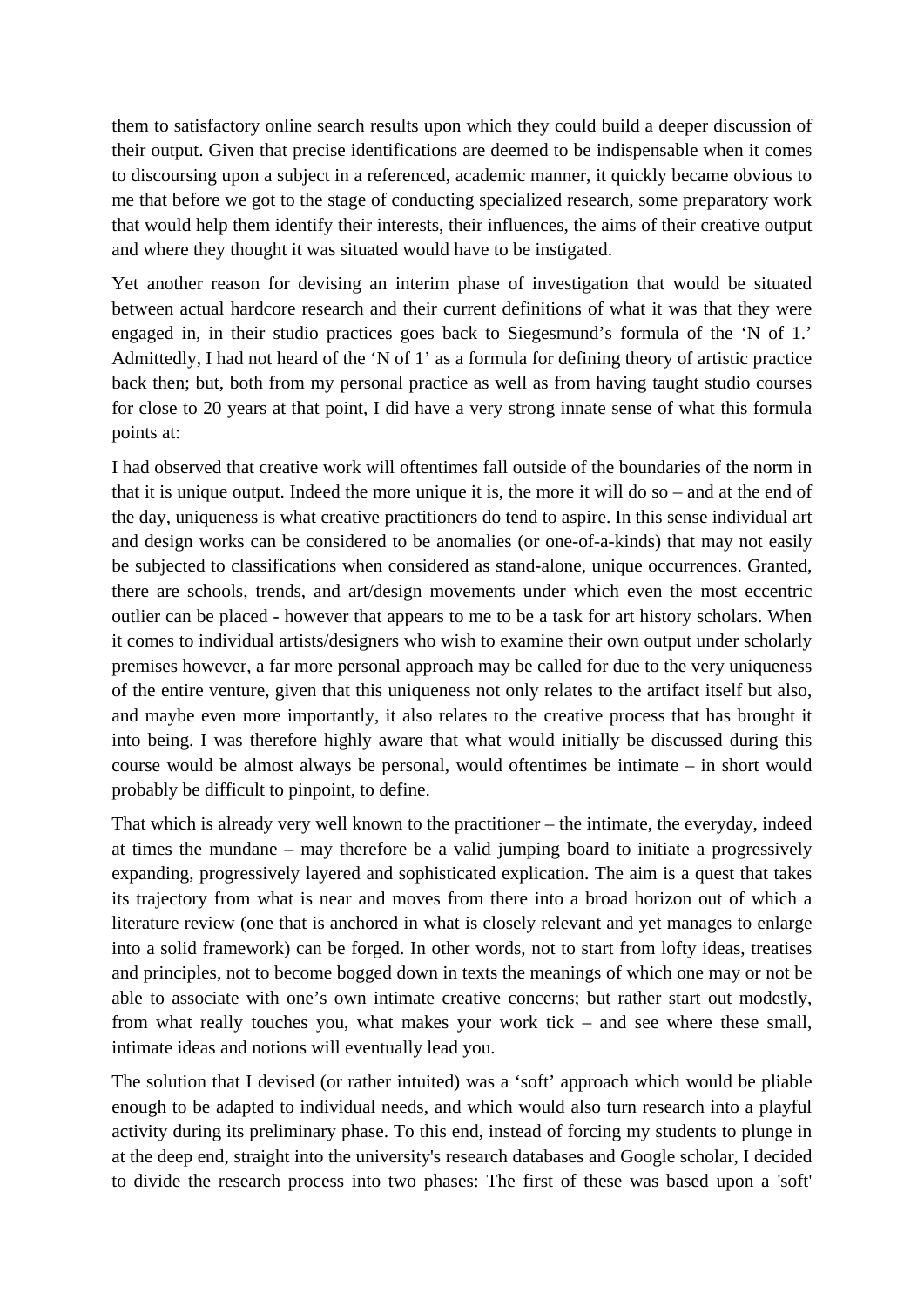search that was to be conducted not in databases and academic search portals, but the entirety of the internet – including Wikipedia and video channels such as YouTube and vimeo, where students were asked to watch videos and listen to talks related to their subjects; creativesharing domains such as Flickr, Instagram and Pinterest, where they could search for images and inspiration; as well as Facebook pages, community portals such as Scribd and Scoop.it; and personal blogs and websites from which they were also likely to get content that would enlarge their insights.

A further outcome that I hoped for was to raise their enthusiasm by finding out for themselves that it could potentially enrich them as creative practitioners to conduct research, to read, see and hear novel viewpoints, including ones that were contradictory to what they had hitherto assumed to be cast-in-stone truths. That hearing different voices might help engender novel ideas that would beget creative output; or bring forth novel versions, iterations and variations on already embarked upon projects. Therefore, I urged them to approach the process with an open mind and in a creative spirit; to look upon the internet not only as an informational device but instead (paraphrasing Roy Ascott) to see it as an *"imagination/intelligence amplifier."* (Ascott 2003: 129-130)

I made it known that, in all likelihood, none or very little of what they encountered in their travels during this first 'soft' research phase would be rigorous enough to find its way into their final texts. Instead, the expectation would be that what they saw, heard and read would prepare them for the second phase of research which would involve looking for in-depth material that could only be found through the informed search phrases that this preliminary phase was hoped to provide them with.

To make a case for the benefits of the exercise, a tangible disclosure of the hoped-for mental transformation was important. To this end, the students were asked to make multiple blog posts that revolved around a term that they felt to be intrinsically related to their work. Some of the terms that were chosen were 'home,' 'animals and mysticism,' 'mimesis,' 'storytelling,' 'comics,' 'shapeshifter' and 'instinct.'

The first entries, which appeared to mostly consist of personal opinions and assumptions, were made before any search in the subject was conducted. The students were then asked to go online and search for the term, in as diverse a manner as possible, with no holds barred. After taking in the proliferation encountered, they were asked to wait for at least one day in order for the gathered information to sink in and to become somewhat internalized. Once this period was up, they made the second entry – which in most cases was already far more evolved than what their initial notions had been.

A week later the process was repeated with new search terms that now had already become notably enriched through what had been encountered during the first round in the previous week. Again, the found material was absorbed, given some time to become internalized, and the third entry was then made – at which point it was seen that most of the participants in the experiment had in fact progressed to a point where they were in a position to formulate search terms that were of sufficient maturity to proceed into an in-depth academic search which would lead to a solid literature review upon which they could build their final texts.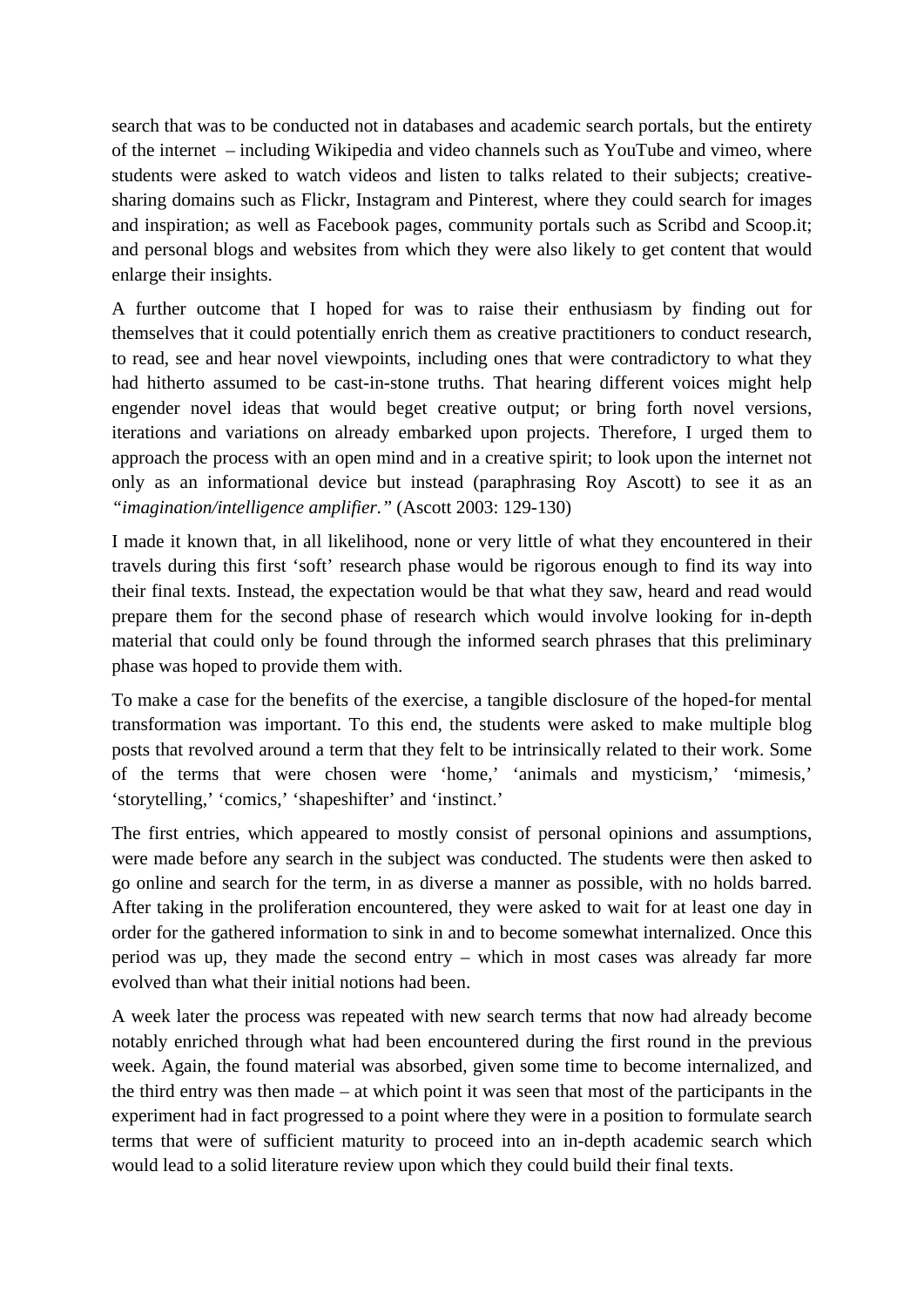I could see evidence that showed me that my students had started and had already made some considerable headway in giving the content of their work the serious thought that it deserved. Whereas previously there had been vague generalizations when it came to defining creative content and emphasis had mostly been put upon medium and technique, there now was a marked shift in focus from 'the how' onto 'the why' of creative activity.

What appeared to also have happened however was that some of the students acknowledged that what they had seen, heard and read had modified (and in some cases even changed) their initial standpoints, and that they were now going to approach the work (both the class work, as well as the appended creative output) in a manner that would incorporate the novel insights, influences and inspirations that they had gathered along the way. In other words, although they still intended to pursue the same subject, what they now planned to write about had changed from what it had been at the onset of the course.

This finding leads me to the conclusion that Mezirow's tenet of 'critical reflection,' which was delved into above, may also be applied to describe the blogging exercise described here. Granted that while in Mezirow's life-long learning theories the technique is utilized within a much broader context, nevertheless the effects of change and transformation seem to be equally valid in a narrowly focused learning endeavor such as the one discussed in this text. Here too, the process works through a step-by-step approach in which initial assumptions related to a particular topic are first shaken, then assessed and scrutinized and finally are transformed to be used as newly formed knowledge that will inform and influence our future actions and practices – both in terms of creative activity as well as the related research.

#### **Conclusion**

Sullivan proclaims that *"facing the unknown and disrupting the known is precisely what artist-researchers achieve as they delve into theoretical, conceptual, dialectical and contextual practices through art-making,"* (Sullivan 2009: 62) adding that the impact this quest for new knowledge has on the self, others and communities should be considered. This, according to Sullivan, requires a new responsibility on the part of artist-researchers to take up the challenge of theorizing their practice.

Most importantly, Sullivan also says that to meet these demands it is no longer viable for advocates of practice-led research to merely borrow methods from other fields of inquiry since this denies the intellectual maturity of arts practice as a plausible basis for raising significant theoretical questions and as a viable site for undertaking important artistic, cultural and educational inquiries. (2009: 62) This brings us back to the question of finding an indigenous language for practice led research in the creative fields; particularly in consideration of the 'N of 1,' the formula which sets artwork and its productive phases as outliers that stand outside the norm of any aggregated data set. A natural outcome to this would be that the discussion of artwork by the individual who is embroiled in its creation may have to revolve around research methodologies that also stand outside the norm.

My own work with students who come from a studio practice into a research environment, where they are expected to write academically upon their creative practices, leads me to raise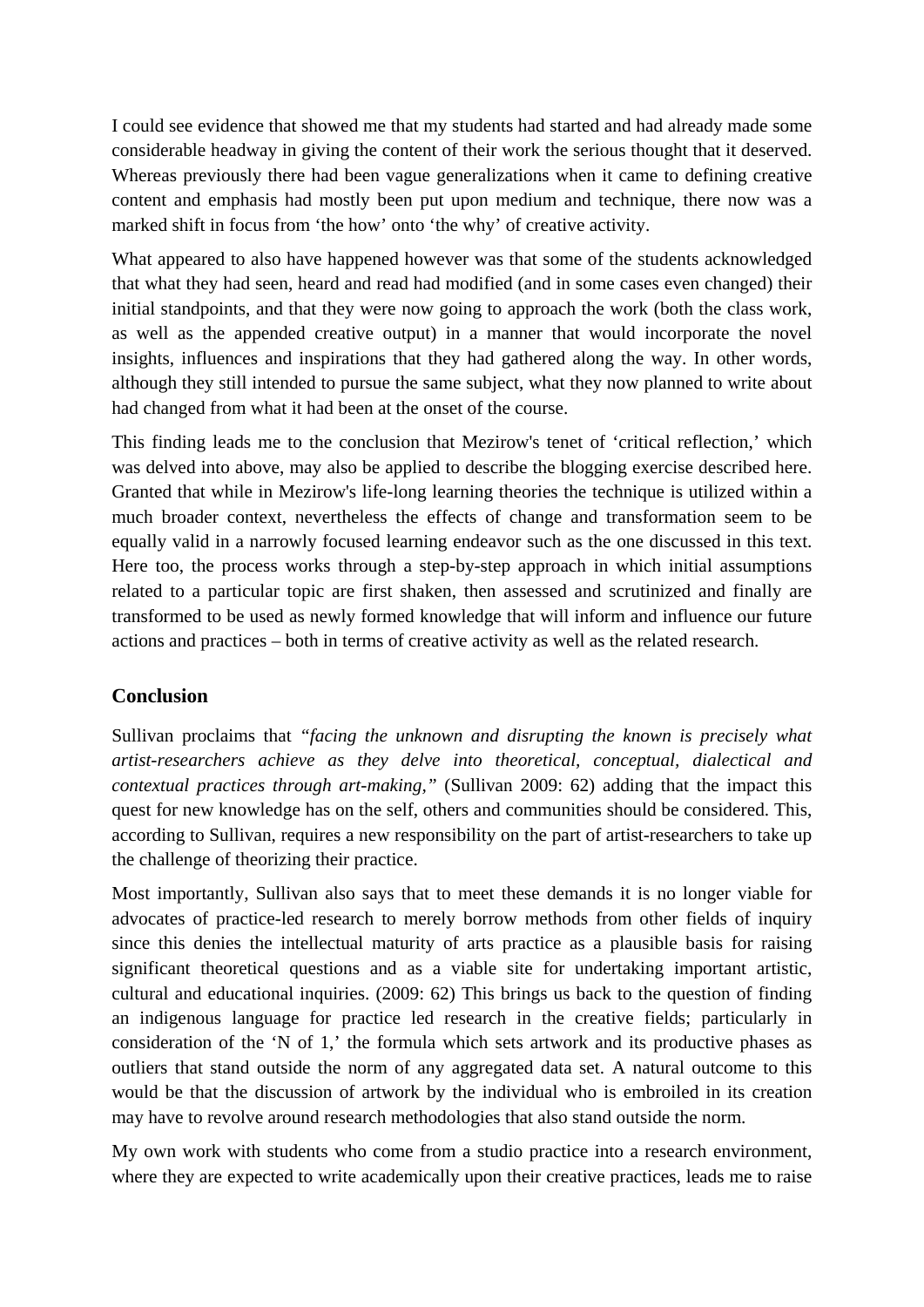the proposition as to whether it may not be appropriate to take this search for a dedicated language to a point that occurs before the actual writing phase, indeed starts out with formulating research methodologies that are pliable enough to help ease young creative practitioners who have no previous experience, or sufficiently developed skills to be able to jump straight into such a process.

What is also worth noting is that there should be convincing reasons that go beyond a listing of the career oriented advantages which the acquisition of such a skill would bring. These may well be grounded in arguments that the creative act itself carries a potentiality for becoming enriched through research; which to me appears to be a good enough reason for making young creative practitioners wish to learn to speak the language of practice led research.

In order to build an original language for practice led research it seems to me that what we need to consider is that specialized aids and strategies that may foster indigenous means of academic communication may also be called for: The 'soft' search is an implement which I have devised to this end. Doubtless, many other such tools that bring the identification of a creative practice in terms of academic discourse can be contrived. The field of creative practice led research is a young one, and thus the appended field of formulating distinct learning techniques that address the specialized needs of the field is also still under progression. Much of what is developed in terms of strategies and method is likely to be investigated on the fly – as has also been the case here. It would therefore be of no great surprise to find out that many individuals, both in and out of academia, are currently developing their own unique procedures through which they are putting together their research and writing, as well as teaching their students how to do so. In due course it is to be expected that a universal consensus and standard will emerge, and that this will, in all likelihood, be a distillation based upon the agglomeration of the collective efforts under way today.

## **References**

Ascott, R. (2007) *Telematic embrace: Visionary theories of art, technology, and consciousness*. Edited by Edward A. Shanken. Berkeley, CA: University of California Press, United States. pp: 129-130.

Brabazon T., and Dagli, Z., (2010), 'Putting the Doctorate into Practice, and the Practice into Doctorates: Creating a New Space for Quality Scholarship through Creativity,' *Nebula* 7(1- 2), pp: 23-43.

Bell, S. (2009), 'Chapter 13: The Academic Mode of Production', in *Practice-led research, research-led practice in the creative arts*. Edinburgh: Edinburgh University Press, p: 260.

Brookfield, S. (1990) 'Using critical incidents to explore learners' assumptions', in Mezirow, J. (ed.) *Fostering critical reflection in adulthood*. San Francisco: Jossey-Bass Inc.,U.S., pp. 177–193.